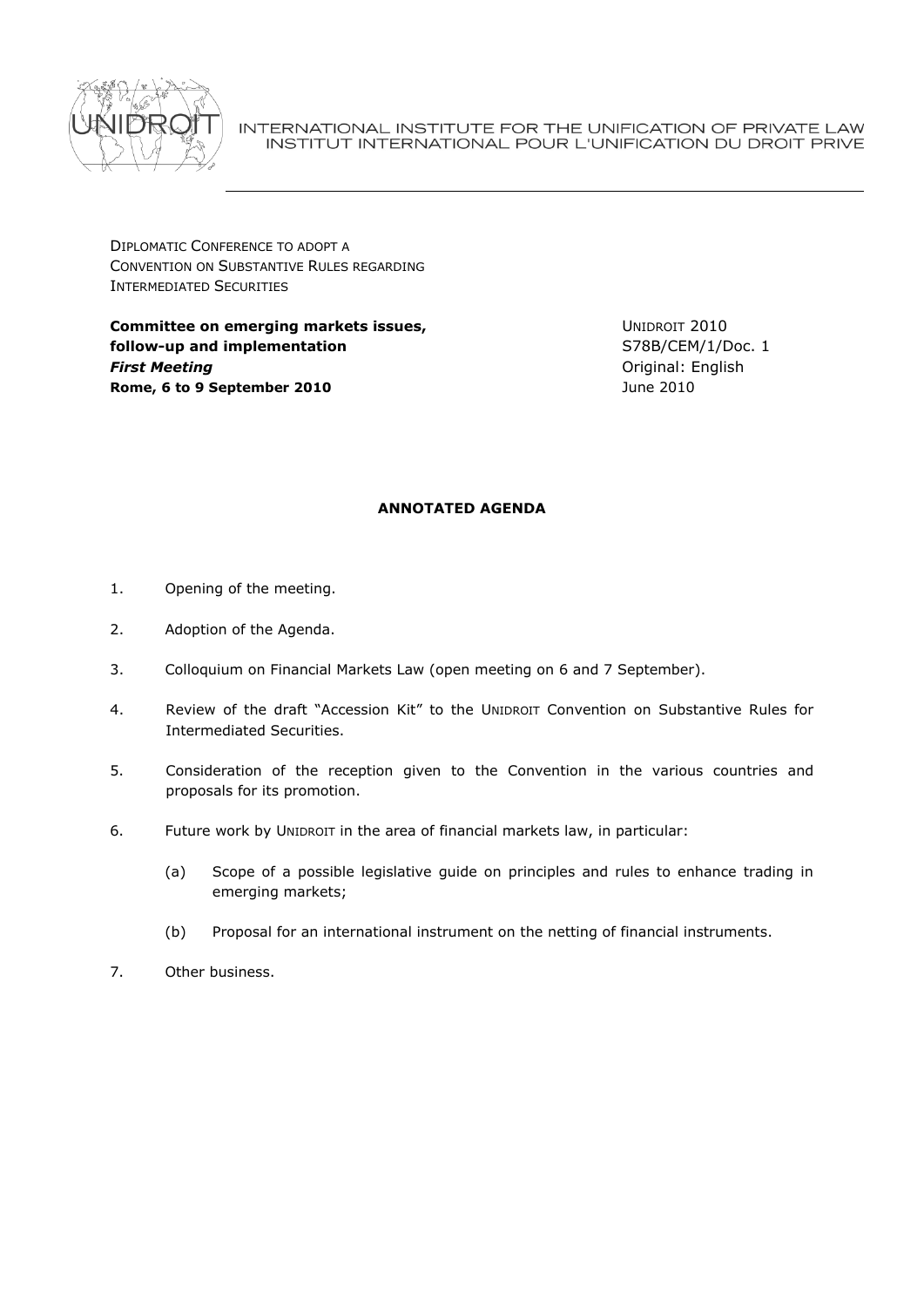# **Annotations to the Provisional Agenda**

## **Item No. 1 – Opening of the meeting**

1. The Committee on Emerging Markets Issues, Follow-Up and Implementation established by the diplomatic Conference to Adopt a Convention on Substantive Rules regarding Intermediated Securities will hold its first meeting since the final session of the diplomatic Conference at the seat of UNIDROIT (via Panisperna, 28, 00184 Rome), from 6 to 9 September 2010. The meeting will be opened on Monday, 6 September 2010, at 10 a.m. and will close on Thursday, 9 September, at 1 p.m.

2. The first two days of the Committee's meeting (i.e. Monday, 6 September, and Tuesday, 7 September 2010) will take the form of a Colloquium on Financial Markets Law (agenda item 3). In the remaining days (i.e. the whole of Wednesday, 8 September and Thursday, 9 September, morning), the Committee will reconvene in a closed meeting open only to its members and delegates of UNIDROIT member States wishing to attend as observers to consider the other items of the provisional agenda in the following order: items 4, 5 and 6(a) on Wednesday, 8 September and item 6(b) on Thursday, 9 September (a.m.).

# **Item No. 3 – Colloquium on Financial Markets Law**

3. The purpose of the Colloquium on Financial Markets Law is to consider legal issues on financial markets law and related areas of the law which are not specifically dealt with in the UNIDROIT Convention on Substantive Rules for Intermediated Securities, but which are essential for the proper functioning of financial markets and an adequate incorporation of the Convention into the legal system of a Contracting State. Participation in the colloquium will be open to UNIDROIT member States, as well as to invited guests and speakers.

# **Item No. 4 - Review of the draft "Accession Kit" to the UNIDROIT Convention on Substantive Rules for Intermediated Securities**

4. The UNIDROIT Secretariat is currently preparing a guidance document intended to provide advice for countries that ratify the Convention on how best to incorporate the Convention and integrate it into their domestic legal systems. This type of instrument is known in the practice of other organisations as a "Ratification Kit" or "Accession Kit".

5. The "Accession Kit" envisaged by the Secretariat will to some extend resemble the declarations memoranda prepared by UNIDROIT for the assistance of States that contemplate becoming Contracting States to the Cape Town Convention on International Interests in Mobile Equipment (the "Cape Town Convention") and its Protocols. The declarations memoranda for the Aircraft and the Railway Protocols to the Cape Town Convention are essentially concerned with the provision of advice to assist prospective Contracting States in their preparation of declarations with a view to ensuring that they formulate their declarations in full compliance with the terms of that Convention and its Protocols.

6. The Geneva Securities Convention, too, provides for the making of a number of declarations, some of which deal with complex legal and policy matters that are essential for the proper operation of the Convention. Advice on the content and formulation of declarations that may be lodged under the Convention will therefore be a necessary component of the "Accession Kit" that the Secretariat will produce for the September meeting. The final version of the Kit is intended to also contain models of declarations. However, the "Accession Kit" as envisaged by the Secretariat, will go a step further than the declarations memoranda prepared by UNIDROIT for the assistance of States that contemplate becoming